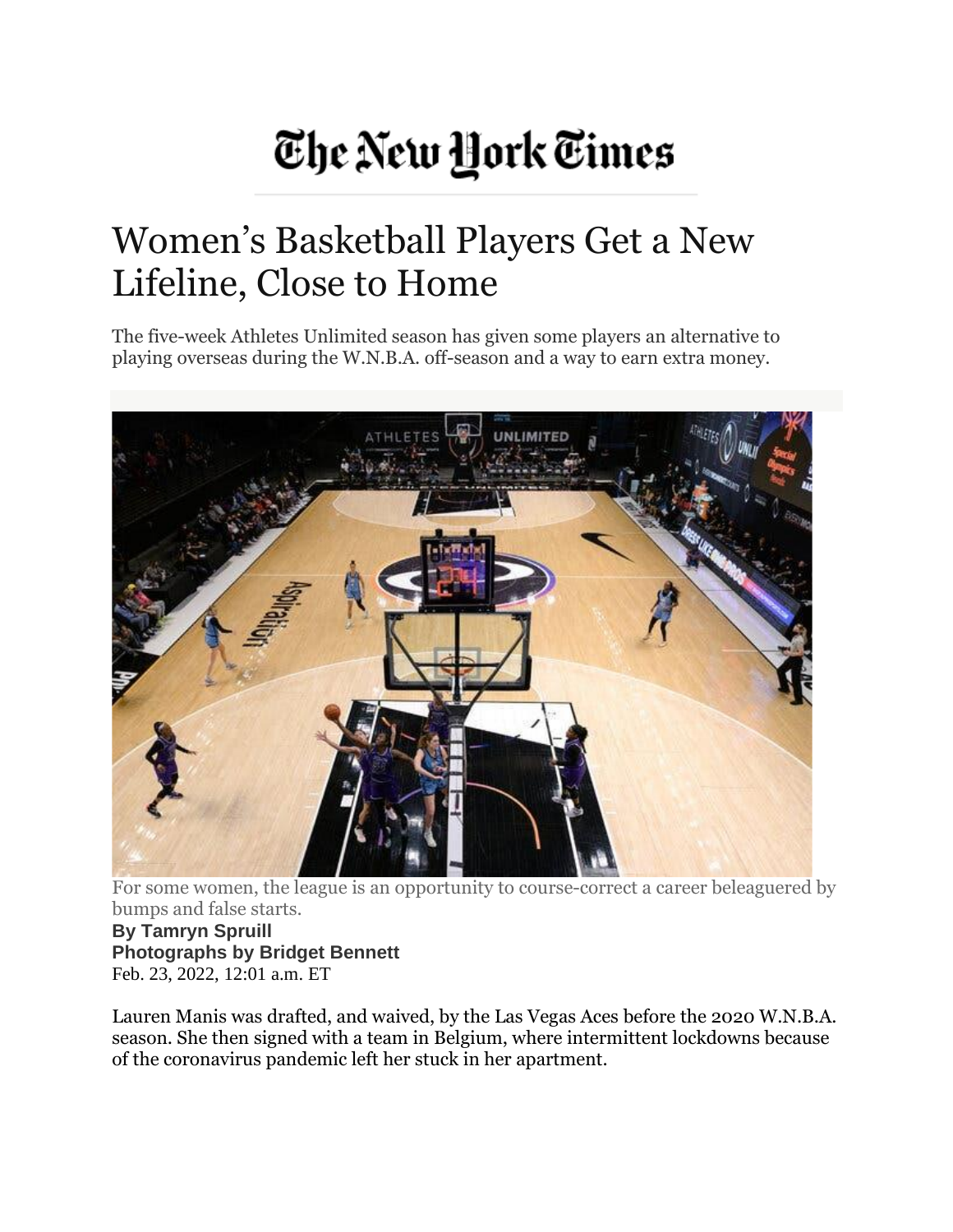She was unable to enter the gym, touch a basketball or return to her hometown, Franklin, Mass. But the time she eventually did get to spend on the court in Belgium proved fruitful: Manis averaged nearly a [double-double](https://basketball.eurobasket.com/team/Belgium/Kangoeroes-Basket-Mechelen/8115?Page=3&Stats=2021) in points and rebounds for the 16-game season and, in 2021, was invited back to the Aces' training camp. Waived a second time, Manis signed to play for a team in Hungary. It didn't go well.

"I was living in a campground for three months," Manis said. "The team was not honest with the living arrangements."

Under mental strain, she told her agent to prepare a termination agreement to get her out of the contract. Her agent told her about an opportunity to compete in Athletes Unlimited, a network of player-driven sports with a new basketball league based in Las Vegas. The next day, Manis boarded a flight out of Hungary. One Zoom call was all it took to persuade her to sign on to play in the inaugural A.U. basketball season.

"I was very, very down after Hungary," Manis said. "I thank God, because a few months ago I would have never imagined a situation like this coming up."

For Manis, the league is an opportunity to course-correct a career beleaguered by bumps and false starts. She is joined by women at various stages of their basketball careers, many focused on redemptive arcs of their own. Some see the league as a chance to compete in front of family and friends, some for their first time in their professional careers, rather than in obscurity overseas. It can also be the rare paycheck, and playing time, for professional women's basketball players in the United States during the W.N.B.A.'s off-season.

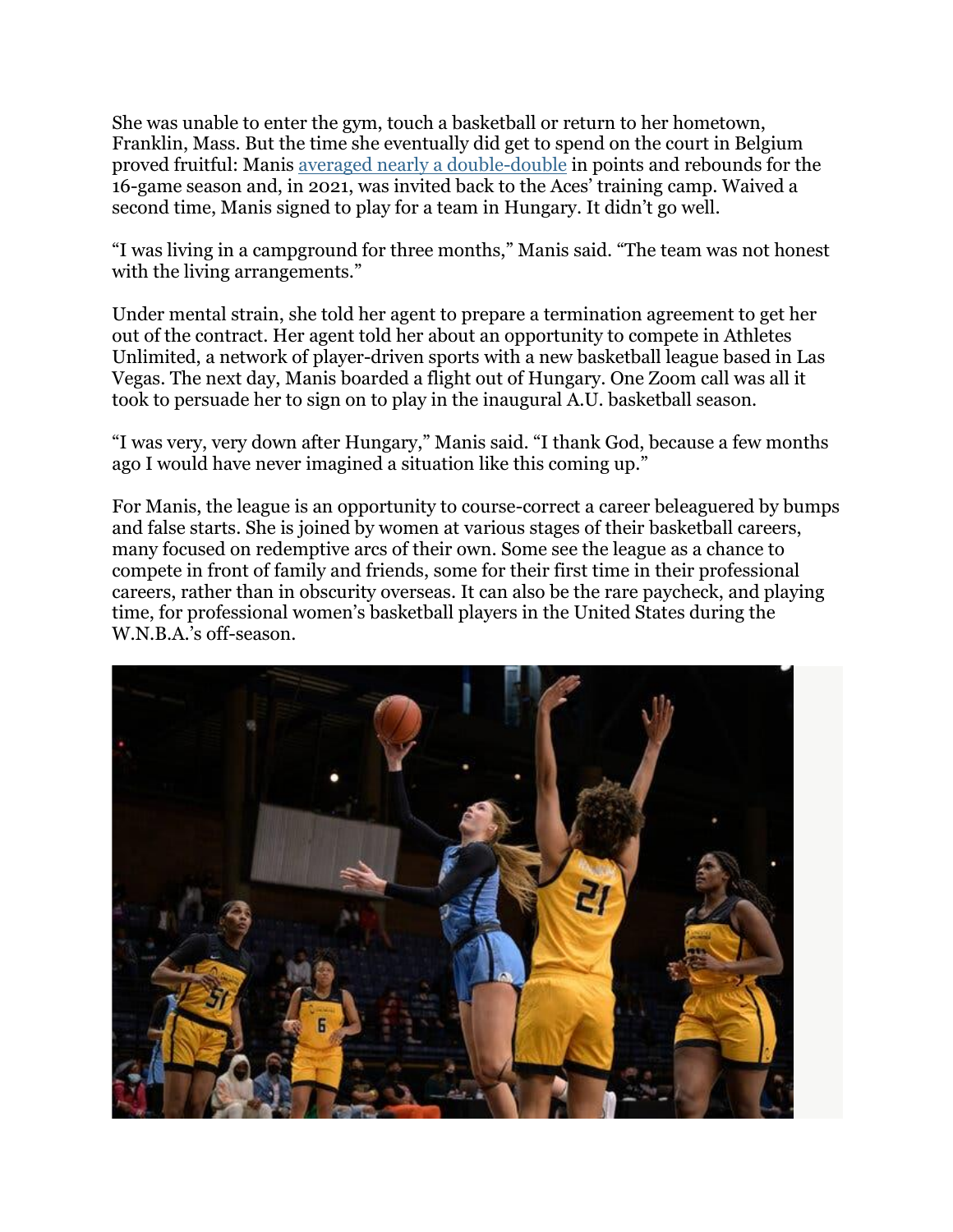## Image

Lauren Manis, center, agreed to join the league after one Zoom call.

Four weeks into the inaugural five-week A.U. season, many people have found reason to want success for this newest venture in a long line of upstart [basketball](https://www.nytimes.com/2019/09/02/magazine/wnba-atlanta-dream.html) leagues that have come and [gone.](https://www.nytimes.com/2019/09/02/magazine/wnba-atlanta-dream.html) On-court competition has been thrilling because of its intensity, but A.U. is judging the success of its first basketball season by player experience. "Track how the players are doing and how much they're enjoying the experience, and the feedback has been incredibly positive," said Jon Patricof, A.U.'s chief executive and cofounder.

Athletes Unlimited started in March 2020 with softball, volleyball and lacrosse leagues. The first A.U. basketball season tipped off on [Jan.](https://auprosports.com/basketball/schedule/2022/) 23 at Athletes Unlimited Arena at the Sport Center of Las Vegas, with recruiting help and oversight by its player executive committee: the veteran W.N.B.A. players Natasha Cloud, Sydney Colson, Tianna Hawkins, Jantel Lavender and Ty Young. The season ends Saturday. It's probably not what most fans would expect: There are no general managers, coaches or set teams, and four teams of 11 players are redrafted each week. Their captains are the top four players on a leaderboard for points accrued by on-court actions like scoring, drawing fouls and stealing the ball, and by votes from fans and players. Opposite actions, like turnovers and missed shots, cost points. Teams win games by collecting the most points through outscoring the other team each quarter (50 win points per quarter) and in the overall game (100 points).



Fans are given sheets explaining the point system at each game.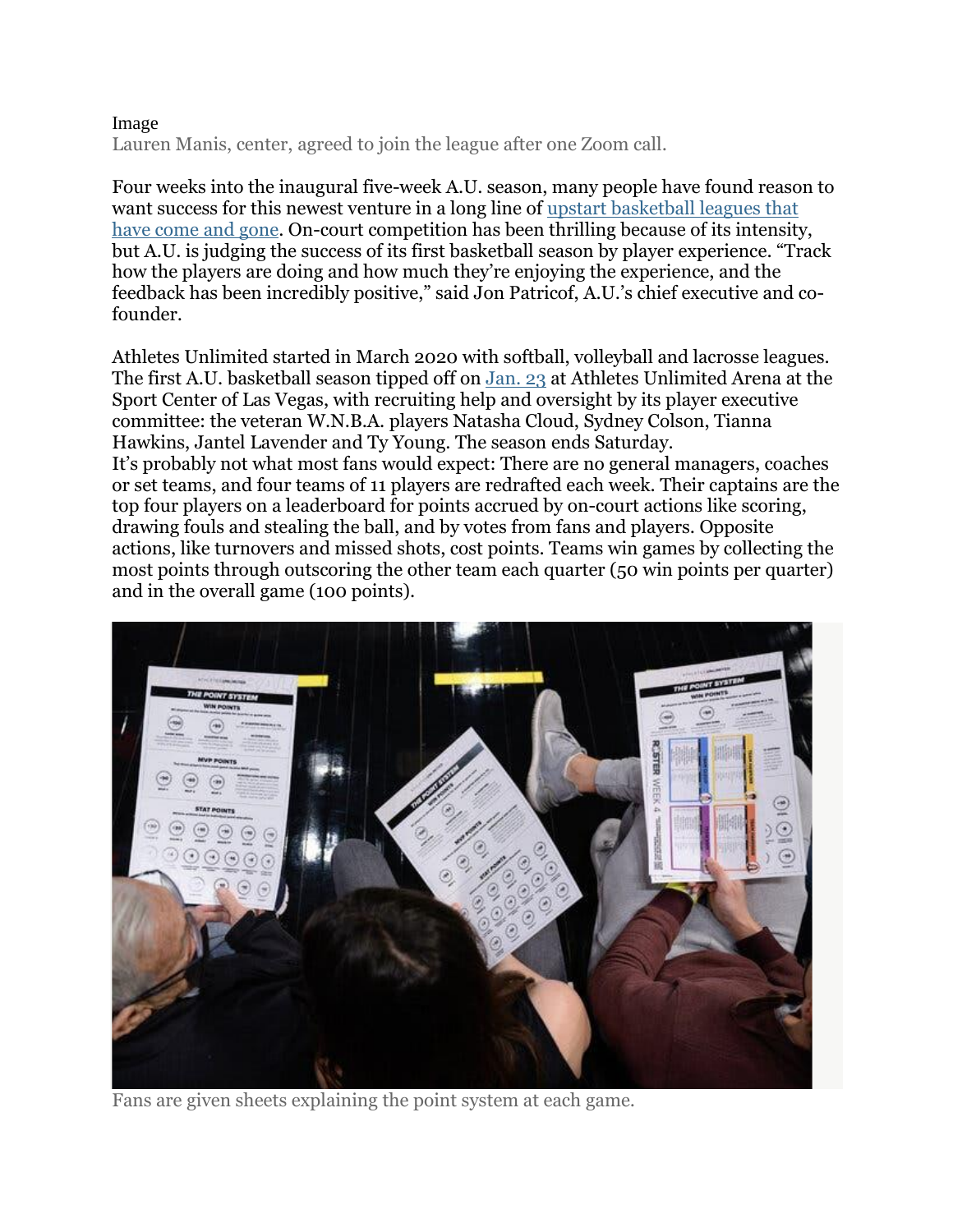The league has focused on engaging fans through social media and TV broadcasts for every game rather than in-person attendance. The arena can hold just 740 fans.

"From the beginning, we really wanted to build a global national audience," Patricof said.

That was welcome news to Imani McGee-Stafford, who is competing in A.U. and last played in the W.N.B.A. in 2019, for the Dallas Wings. "Even in the W, we don't have every game televised," McGee-Stafford said. "I send my grandmother the schedule every week and tell her what channel to turn to, or what's the link, and she texts me after every game. It's really dope, and it's also not very common in the women's basketball world yet."

McGee-Stafford, a 6-foot-7 center, stepped away from the court in 2020 to begin law school, but now finds her professional career mired in uncertainty.



Image

Imani McGee-Stafford balances playing time with law school studies.

To accommodate law school and the W.N.B.A., she chose a three-year, semesters-based program. But after four W.N.B.A. seasons and international stints in Israel, China and Turkey, McGee-Stafford, 27, hadn't played professionally for three years before A.U. came along. In 2019, she signed to play in Australia, with the Perth Lynx, but she said she "got cut because I was taking the L.S.A.T. and showed up late to something."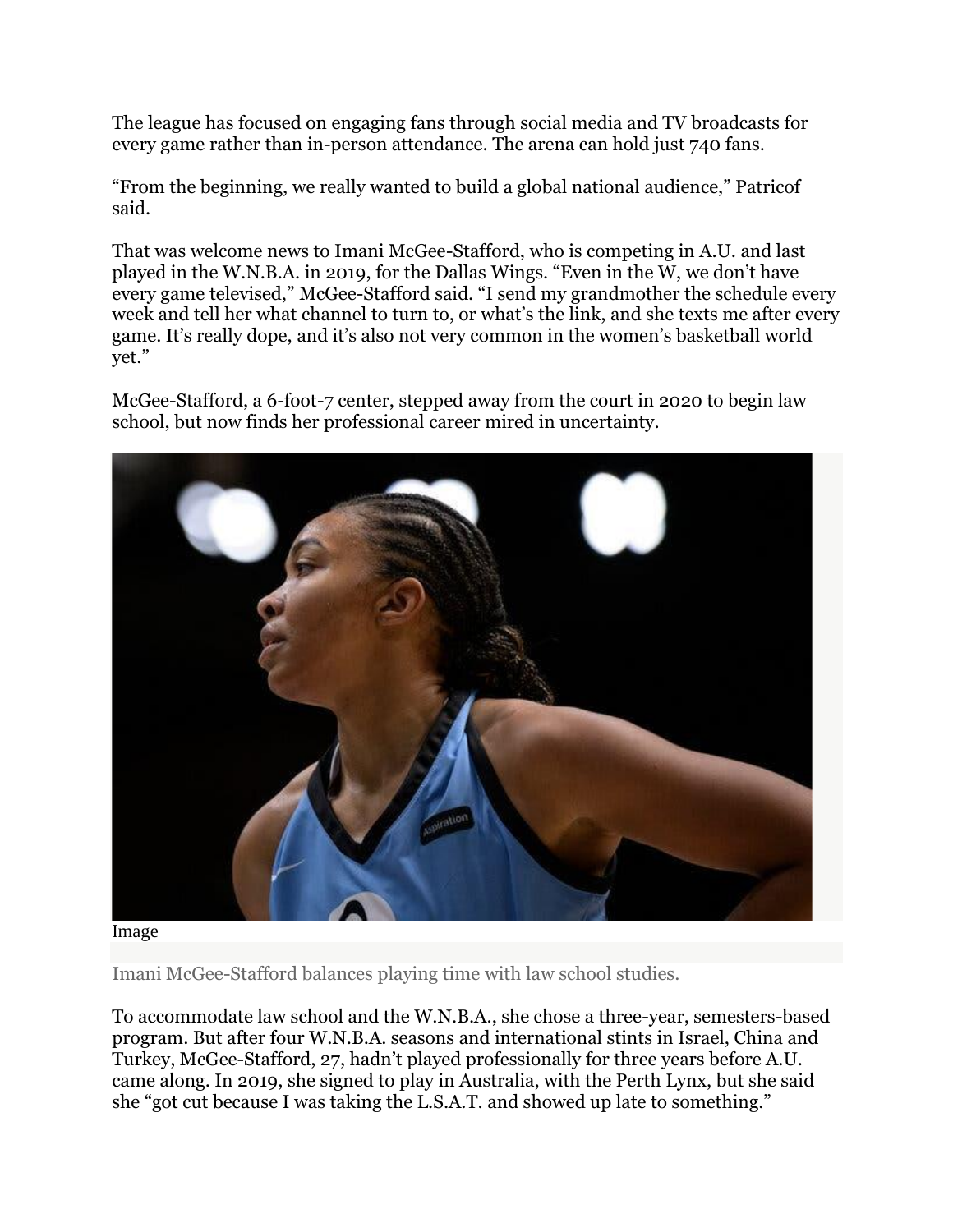In A.U., she is able to battle hard on the court, and retreat to a private room afterward to complete her coursework. "They've made it possible for players to do it all," she said. "I'm taking three courses this semester, a lighter course load, because I knew I was going to be doing this."



Image

Tianna Hawkins and her son Emanuel after a recent game.

For Tianna Hawkins, a 6-foot-3 forward who won a championship with the Washington Mystics in 2019, A.U. has allowed her to rediscover the joy of playing. In 2021, she played for the 8-24 Atlanta Dream, who suspended a player for conduct detrimental to the team and lost their coach to another job just weeks before the season.

"It's been a great opportunity for me to regain my confidence because I'm coming off, maybe, the worst professional season I've ever had," Hawkins said.

She continued: "I'm able to work on the things that I've been working on this off-season. And, also, if I make one mistake, I'm not getting snatched out of the game. I'm able to play through my mistakes, and also learn different perspectives of the game."

Hawkins said being a captain in A.U. had given her more respect for coaches.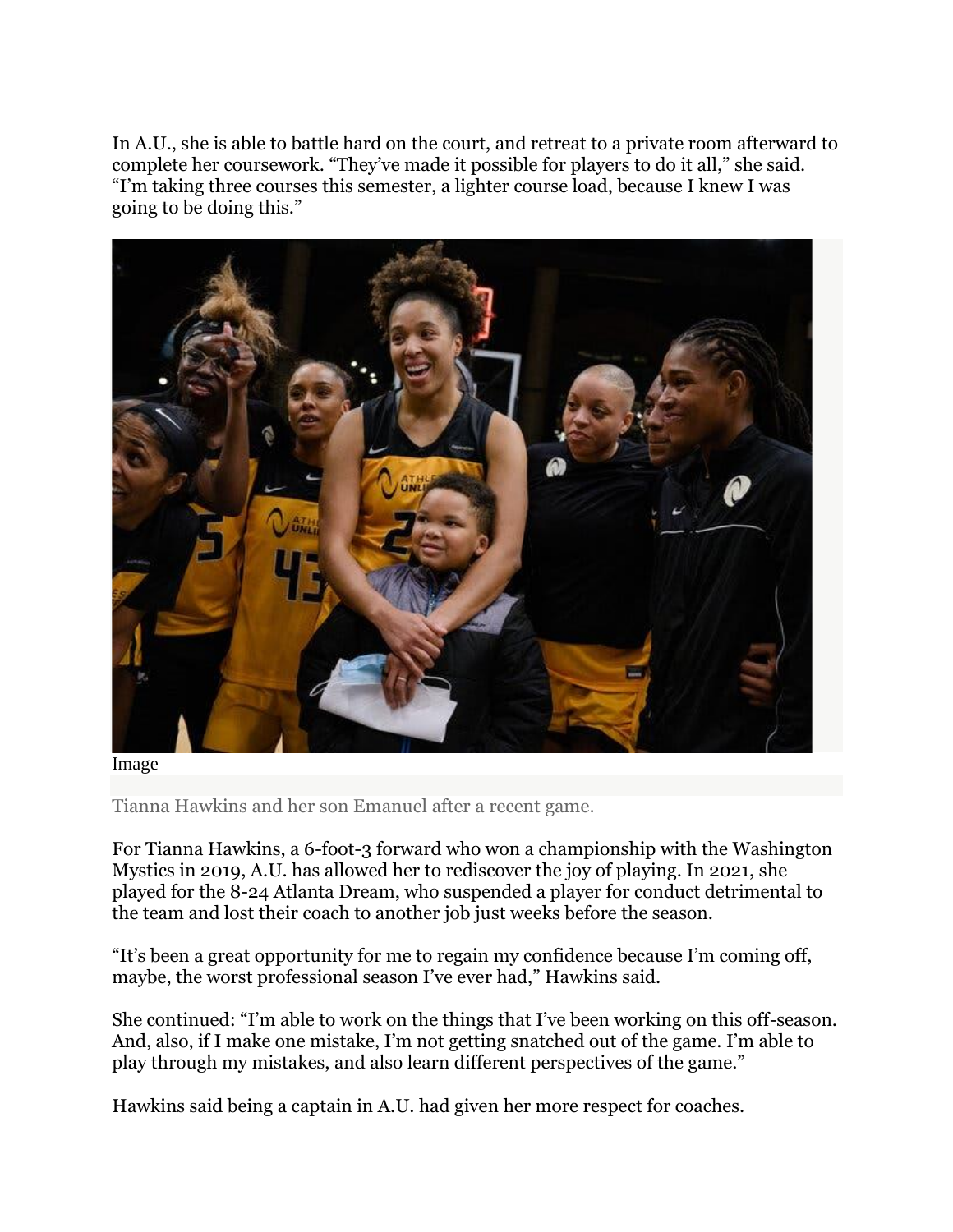"They go through a lot, and they're not even playing," she said. "So, imagine if you had to coach while playing, too. I have a newfound grace for coaches."

A key challenge for W.N.B.A. coaches is the effect of off-season overseas games on their players, who may arrive for the W.N.B.A. season late, tired or injured from competing year-round. For many players, the grind is necessary to supplement low W.N.B.A. pay and limited domestic opportunities.



Courtney Williams celebrated with teammates after a recent win.

But will Athletes Unlimited quell this need?

For Hawkins, it's a matter of weighing the options: money, location and the needs of her first-grade son. McGee-Stafford is all in for as long as A.U. will have her. She finds the base salary of \$8,000 "just for showing up" to be attractive, she said, and she can simultaneously pursue her law degree. Plus, players who finish in the top 10 on the leaderboard can expect bonuses upward of \$10,000, making the full take-home pay for five weeks of basketball potentially more than \$20,000, according to Patricof. The minimum salary for the four-month W.N.B.A. season is about \$60,000, with a max of around \$230,000.

[David](https://www.suu.edu/blog/2018/02/david-berri-meet-our-professors.html) Berri, a professor at Southern Utah University who has studied sports economics and gender issues, sees long-term potential for A.U., so long as the league maintains low operating costs.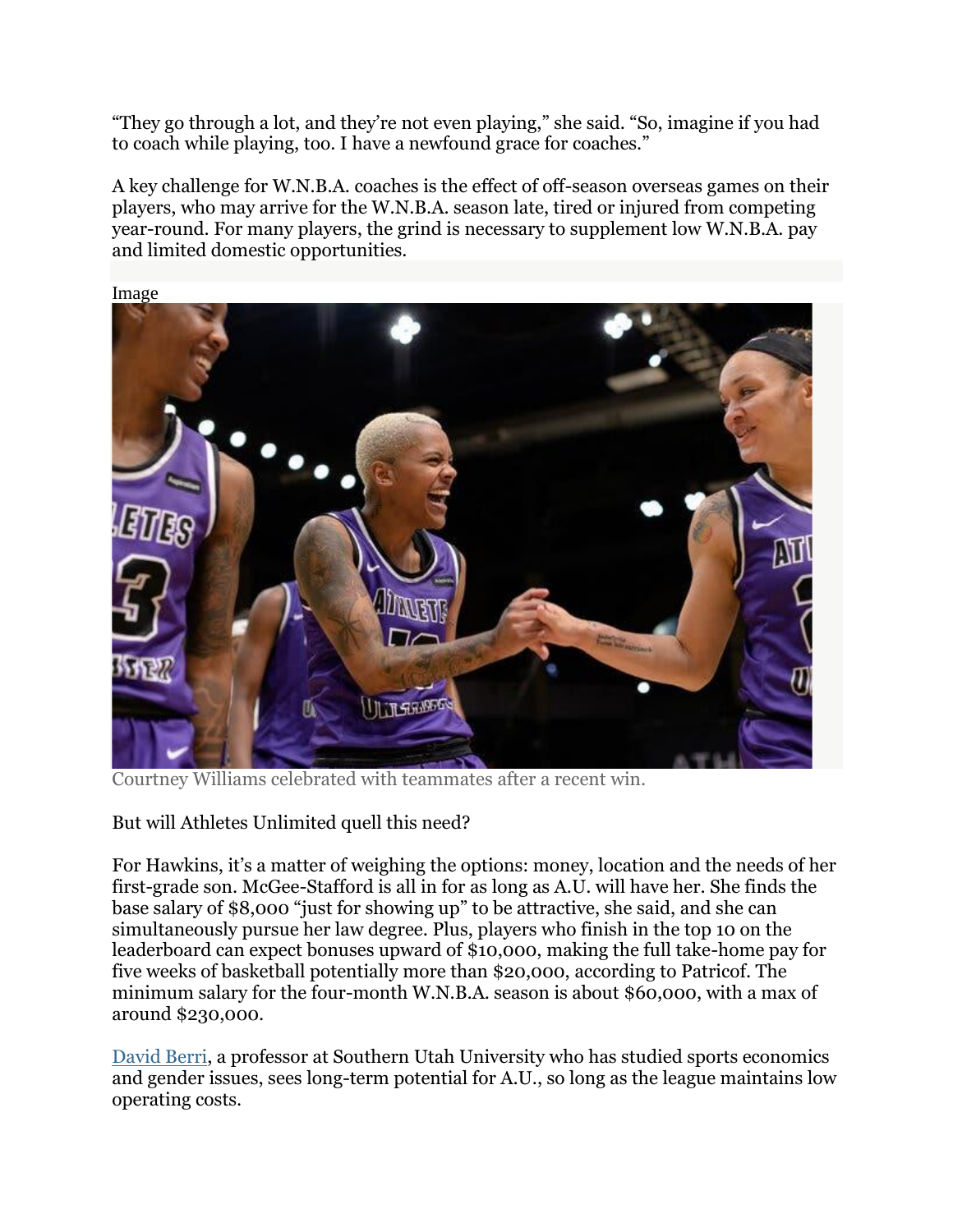"Athletes Unlimited is definitely doing much to save money," Berri said, citing its focus on TV and social media instead of in-person audience. And by centering individual players over teams, Berri said, A.U. could build an audience faster than what the traditional league model allows.



Sheryl Swoopes provides color commentary to the games, and advice to the players.

At the start of the A.U. season, Sheryl Swoopes, who provides color commentary for games, spoke to players about her Hall of Fame career in professional basketball. Her words resonated with Manis. "I think playing basketball for a living is really difficult because you never know when it's going to come to a sudden end," Manis said. "And she had some really wild things to say about being able to manage your money, and having a plan to fall back on."

Swoopes said in an interview that had A.U. existed during her playing days, she would have seized the chance to play.

"Some players love going overseas, some players don't," she said. "It's not for everybody."

Manis, who has dazzled with her gritty play on both sides of the ball, has become one of this season's stars and captured Swoopes's attention during broadcasts. Her redemption seems to be underway.

Image